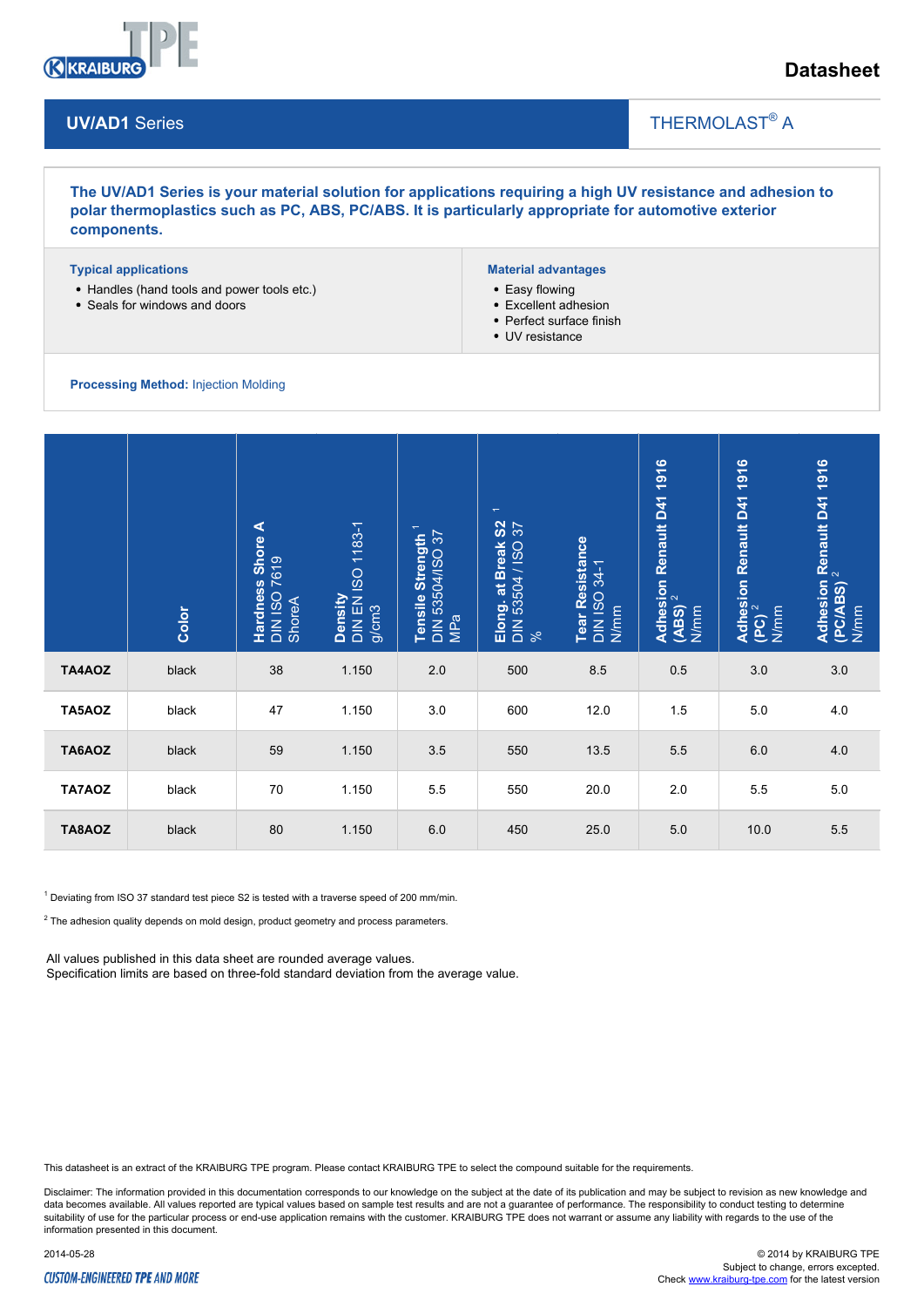

# **Datasheet**

## **UV/AD1** Series

THERMOLAST<sup>®</sup> A

 $\overline{\phantom{a}}$ 

## **Description peel test**

# Peel test according to "Renault D41 1916" standard



The peel force is measured by

a tensile testing machine in N/mm, in relation to the peel path. Test piece dimensions: Thermoplastic part: 130 x 22 x 2 mm, TPE part: 130 x 20 x 2 mm.

This datasheet is an extract of the KRAIBURG TPE program. Please contact KRAIBURG TPE to select the compound suitable for the requirements.

Disclaimer: The information provided in this documentation corresponds to our knowledge on the subject at the date of its publication and may be subject to revision as new knowledge and data becomes available. All values reported are typical values based on sample test results and are not a guarantee of performance. The responsibility to conduct testing to determine suitability of use for the particular process or end-use application remains with the customer. KRAIBURG TPE does not warrant or assume any liability with regards to the use of the information presented in this document.